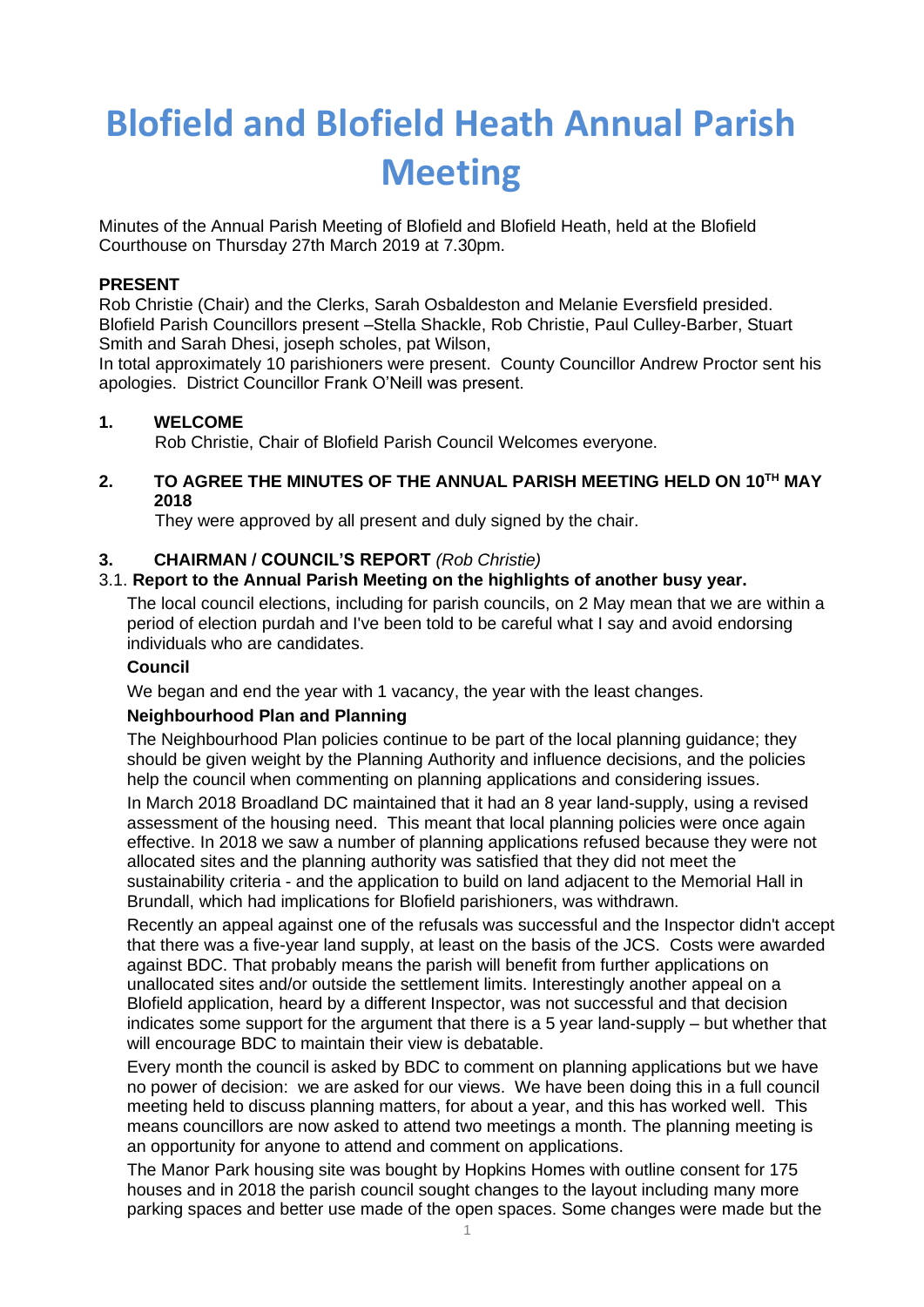parish council was left with a major concern: the PF running from Yarmouth Road to the A47 where it crosses the dual-carriageway. The exit from the site onto the A47 is in an area of open space that will be used for informal play and the council was – and still is – concerned at the potential risks posed by that access onto the A47. We have been unable to generate any interest or concern from officers at BDC or NCC. Because of this the council decided not to accept the offer from Hopkins Homes to take ownership of the open spaces on the site and, as BDC won't take responsibility for this land, HH will put all the open space/common spaces into a management company which will be responsible for their upkeep.

We responded to the second phase of consultation on the Greater Norwich Local Plan which will run until 2036 and will set where economic development including housing is built. We now wait for the next draft of the GNLP and will continue to argue that the parish has more than its fair share of development.

Once again, I'm sorry for the length of this but planning and development is still a big issue in the parish and is unlikely to go away.

#### **Finance**

We have again increased the precept this year. The finances are healthy, but we have increased commitments and costs and it makes sense to ensure the parish is properly resourced in the future. CIL money is coming to the parish from new-build houses but there are restrictions on how we use it; and improvements to parish facilities will mean increased upkeep and management costs. We are building up cash reserves, both to meet inevitable maintenance and repair costs, but also to help fund improvements to what we already have and by way of new projects.

#### **Projects**

The council has a number of projects ongoing:

The footpath through churchyard has turned into a saga. The replacement gates were fitted in 2018. The details of the improvements to the footpath have been finalised with the Parochial Church Council and the Diocese; the works will be carried out shortly, all being well. The council expected the new Community Land, nearly 2 hectares to the north of Wyngates, to be handed-over by Norfolk Homes late last year under the terms of the legal agreement between the company and Broadland DC. The land is for community use. The transfer has not happened yet. In summer 2017 NCC approached the parish council, in confidence, and asked if it was prepared to discuss how NCC might build a new primary school to serve the growing demand in Blofield, Brundall and Lingwood. The parish council was and is supportive of a new school. Progress has been slow and until now NCC has insisted that all discussions be treated as 'commercial – in confidence'. NCC will hold a community engagement event in May to explain its plans. In short: to build a new school in Blofield NCC needs to utilise land it owns between the surgery and the A47 and behind the surgery, and use part of the land being transferred by Norfolk Homes to the parish. To do this Norfolk Homes have to agree to vary the condition that the land is for community use only.

In return for the land NCC requires from the parish the council is seeking the current school field and adjacent area to make the land areas about equal. NCC have said that the Victorian school building is a 'Heritage Asset' so should be preserved - but they will seek some redevelopment of the current school site and a few bungalows on the access road to the new school . At the moment all we can add is to look out for news and in particular for the community engagement event on 23 May – and to comment on their proposals.

One project that has progressed is the acquisition of about 4 acres of meadow and marsh running from Bay Bridge to the footpath to Braydeston to be a conservation site with public access and enjoyment and linked to both the public footpath and the Cremers Meadow site in Brundall. The project has been greatly facilitated by BDC, in particular by their GI Officer Annie Sommazzi, and BDC has contributed to the purchase price, will contribute to the set-up costs, has paid the legal fees and has paid for site surveys. The availability of this Green Infrastructure funding was a big factor in the parish council voting unanimously to proceed after a public consultation and a council meeting well-attended by members of the public where no-one spoke against. The site will open to the public as soon as possible - but based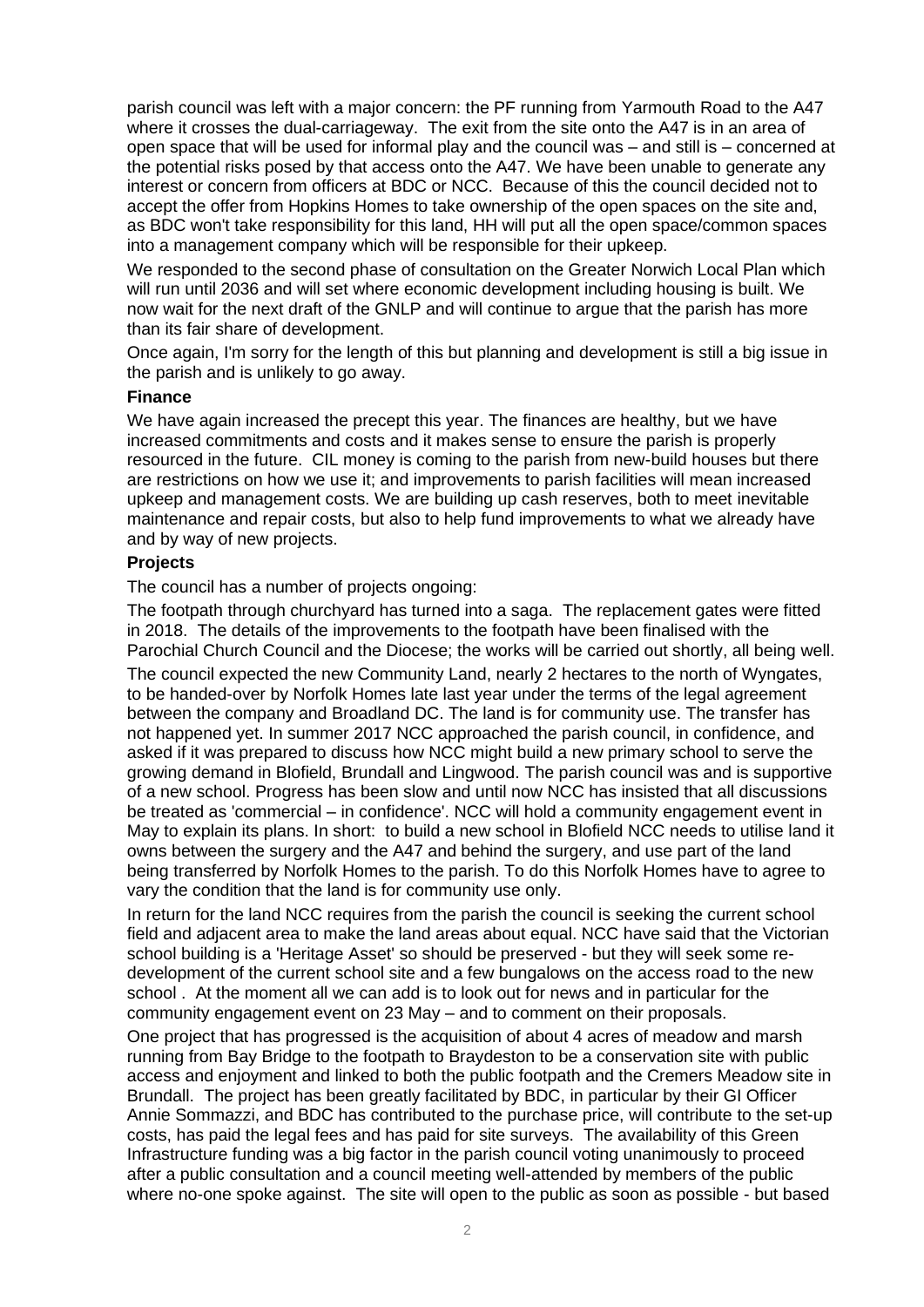on the experience of Cremers Meadow in Brundall it may well take up to 18 months before it will be open. The parish council will be seeking a 'Friends of Marty's Marsh' group to help with the project and BDC will continue to provide support. Again, please look out for news on the website.

A47 dualling is having an impact on the allotments entrance. HE has relocated the contractors' compound and we expect the loss of land to be restricted to the current car park and a consequential loss of some of the top plots to create an access from the new car park. It was reasonably visible in HE's on-line 'fly-by' video produced for last summer's public consultation. The net loss will be limited and there will be a gain of a new and better car park. Another gain is that as a parish affected by a HE project we can apply to their community funds for help with local projects. We will make use of this and are starting with requests for financial support for replacement play equipment at MHH and at Heathlands and towards creating public access and footpaths at Marty's Marsh.

The parish council voted to support Heathlands' current project when it was approached for help by the management committee. The council agreed to fund the shortfall between the final contract price and the BLF grant plus Heathland's funds. This gap was about £13k and the council's decision enabled BLF to finalise their grant at over £200k.

Establishing a Public Right of Way in Hillhouse Lane/Clarks Loke in Blofield Heath is ongoing. NCC Rights of Way team said it may take 2 years to conclude so there's another year or so to go.

Discussions with the management committees of Heathlands, the Courthouse and the Margaret Harker Hall have taken place to explore whether there are:

- ways of improving and extending the facilities to help accommodate increased demand as a result of the new housing, or
- essential works required to maintain the current provision which could be funded, wholly or in part, from the CIL.

To help with this process the council has re-appointed the consultant who supported the parish Neighbourhood Plan to undertake community engagement over the coming months. The aim is to establish what residents want to be able to do within the village, what the current facilities – halls and open spaces – can provide, and how any gaps might be filled. This should bring us closer to having a range of options. We can then consult and see what residents prefer before making decisions. Clearly there will be a lot of work for voluntary groups, and the councillors, to bring projects forward and BDC has offered help and support from Sally Hoare, a BDC officer.

In response to local requests the council proposed a trod linking Blofield Heath with Dyes Road under the 2018 Parish Partnership scheme run by NCC. Half the cost is met by NCC which makes the project attractive. The application was successful and the detailed design was finalised - but the works have been delayed by NCC Highways. They should be done this year.

We are still concerned by the future of Plantation Wood. The planned improvements to the A47 at N. Burlingham meant that HE were unable to proceed with any land disposal in the locality. We hope that once the N. Burlingham route is finalised, probably later this year, it may be possible to revive the disposal and seek funding for a purchase from one of HE's community funds. In effect HE would pay themselves which we hope might look attractive to them.

## **Acknowledgements**

Our District Councillor, Frank O'Neill, has been very supportive, particularly with planning issues. It has been good to have a ward councillor taking an interest in our parish; I can say this despite the election purdah as Frank is retiring from BDC in May. Our County Councillor and now Leader of NCC, Andrew Proctor, has been very helpful and supportive. I'll repeat what I said last year: the difference their input can make is significant and a bit depressing as it shouldn't need the involvement of an elected councillor to get the attention of a local authority.

Because of the election rules I can't thank individual councillors but I do want say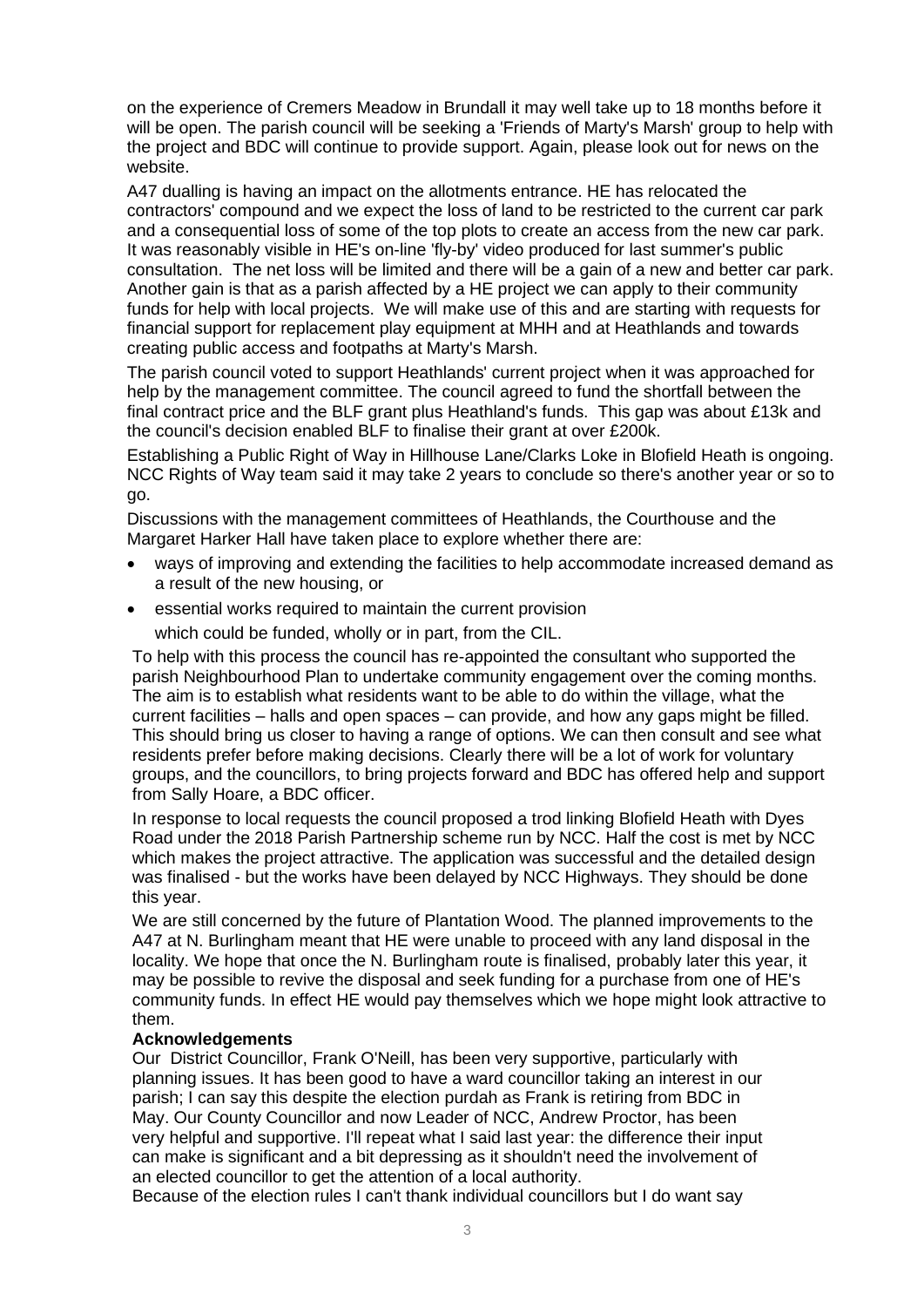thank you to those who have been able to work on projects and issues over the year and to those who are standing down in May.

Last – but not least: our Assistant Clerk returned to work in January after the birth of a son and we were very pleased to have Melanie back. We were very grateful to Sarah, our Clerk, for the additional work she put in last winter. We are fortunate to have such a good team.

## **Conclusion**

I'm sure I've missed things. Sorry.

As always, we can do some things better, perhaps most obviously our communications. We've made changes but no-one ever gets that 'right' and there will always be room for improvement.

I'll end by reminding everyone that the council stands down on May 1st and nominations will close shortly for the election on the 2nd. Some, but not all, of the current councillors will stand again and it would be good to have a full complement of councillors after May 2. So, anyone who wants to help make the village an even better place to live, and help decide how the council spends perhaps £750,000 of CIL over the next few years, should fill in a nomination form before it is too late. We had an election last time and I see it as a healthy sign if there are more people willing to be councillors than there are seats and the costs of an election as money well-spent.

Thank you.

# **4. Blofield Court House Report** (Robin bunce)

- 4.1. The Court House has two main sources of revenue hirings and Village Screen. We lost two long-term regular users this year, a dance class and, sadly, Poppies Cafe that closed due to the ill-health of the organiser. However, we are pleased to report that we have two new hirers of the hall, one of which started this month with the other beginning in April.
- 4.2. We started showing films at the Court House in April 2009 so this year is our tenth anniversary. During that time we have staged 169 performances of 83 different films to just over 7,000 paying customers. We produced a special booklet to celebrate our anniversary and if anyone would like a copy they are available tonight. I'm pleased to say that our Village Screen films continue to be popular and we have had good attendances this year at films such as "The Bookshop", "Darkest Hour" and "Mamma Mia: Here we go again". We also organised two Jazz evenings that produced small surpluses. Overall, the Court House remains in a strong financial position.
- 4.3. Improvements to the Court House during the year included:
	- Re-pointing of damaged brickwork;
	- Provision of a water supply and outside tap to the garden area; and
	- Re-decoration and carpeting of the cell block corridor. This included re-hanging the door from the hall so that it opens into the corridor thus providing another emergency exit from the hall; some signage is still required.
- 4.4. Next year's major project is the repair of three windows and re-painting of all exterior woodwork and guttering including the cupola.

## **5. Heathlands Community Centre Report** (Claire Norton)

- 5.1. I concluded my report last year by saying that perhaps we will be celebrating the opening of the refurbishment of Heathlands. Well, that was almost right, but we will have to wait until July when the works are due to be completed.
- 5.2. 2018 has been a year of an unbelievable amount of form filling to finalise the funding with the Big Lottery. We received 3 tenders out of the 5 that were invited and the 2 lowest received were reasonably close and competitive. Our Quantity Surveyor then had to analyse these and send yet another report to the Lottery. On 21st January this year we were actually given the go-ahead to accept the lowest tender, but we still had to demonstrate that we could close the funding gap.
- 5.3. As you may remember, we had a shortfall of £32,000. We applied to the Big Lottery for additional funding and they eventually agreed to increase our grant by £18,500. Your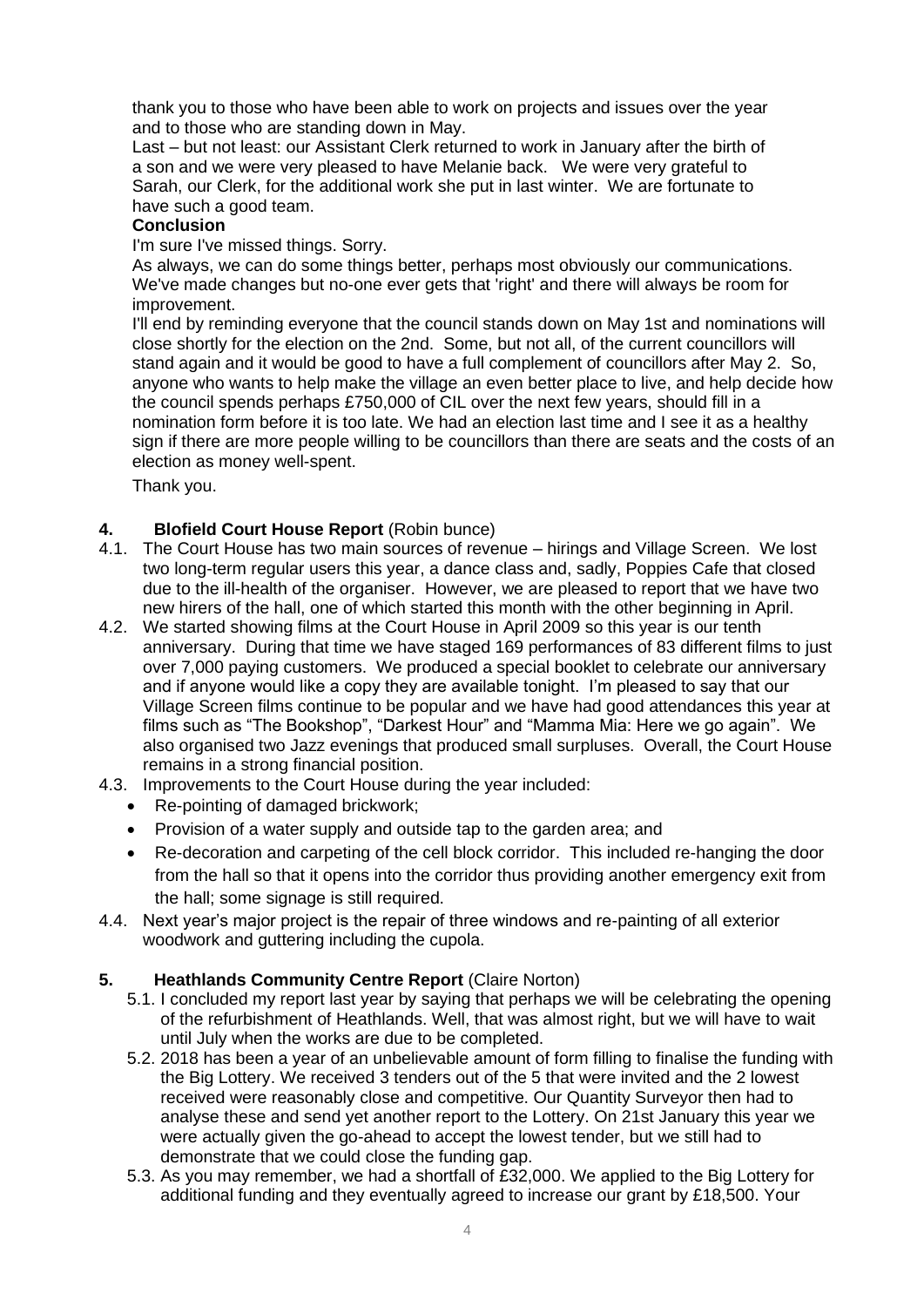Parish Council has kindly agreed (hopefully) to fund the final balance in the region of £13,500. Therefore, on behalf of Heathlands Management Committee, I would like to record our grateful thanks to your Parish Council for this kind offer which we required to satisfy the Big Lottery.

- 5.4. It has taken over 4 years to reach this point and I cannot tell you what a relief it is to know we have all the funding in place. The total project is in excess of £250, 000 and we would like to think Mr Snelling, who gave us the initial kick start by leaving us £50, 000 in his will, will think that all this money will be spent wisely and bring Heathlands into the 21st Century.
- 5.5. Whilst the refurbishment has been the major project on everybody's mind this year and although we have this huge amount of money from the Lottery, Heathlands has still had to continue to fund raise as normal. We have to find over £50,000 every year just to run the centre which is a huge amount of money and again we are grateful to the Parish Council for their continued support.
- 5.6. We continue to have our Jumble sales, Beer festivals, the Christmas Fair, Jack & Jills Tea and Chat, Bingo and the Garage Sale. The Open Garden and Wine Tasting, which we share with Hemblington Church, all add to our funds. We still have Keep-Fit, Zumba, Brownies, Short mat bowls, Badminton and a host more. The Monday Luncheon Club is as popular as ever and Pre-School has a full compliment. Fiona has now added "Messy Mushrooms" on a Friday morning, which again is well attended. The replacement of the Under 5's play area is still on the agenda but this is with the Parish Council at the moment. We understand we will have to wait to hear of any developments of this.
- 5.7. The biggest event that Heathland put on last year, which we shared with the Church, was the celebration of the end of World War 1. The war to end all wars. The day started sharp at 6am at the Church with Bag Pipes, followed by breakfast and the day ended 13 hours later at Heathlands, with Lilly Barns, who is perhaps the oldest resident in Blofield Heath, lighting the national Beacon to the sound of the "Last Post" at precisely 7pm. It was a full day, packed with events and all the red poppies displayed on the wall at Heathlands still remain. We see no reason for them to be removed, perhaps it will make us still remember them.
- 5.8. With all these events, the Social Club still remains as our main "Fund Raising Arm" and we are all excited to see the refurbishment works have started which includes a new insulated roof, new windows and doors and really looking forward to July when hopefully we may even have a little celebration to mark the completion.
- 5.9. To end my report this year, we are still conscious that Mr Jenkinson has never built out his latest approved scheme for 4 plots, so we can only assume he is waiting to pounce at the appropriate time for his 24 dwellings again.
- 5.10. Finally, as every year, I have to say thank you to your Parish council for your continued support throughout the year and particularly the extra funding that you have kindly offered to help us with this year.

# **6. MARGARET HARKER HALL REPORT** (Sarah Russen)

- 6.1. Good Evening Mr. Chairman, Members of the Parish Council and members of the Public.
- 6.2. This the yearly report from the Margaret Harker Hall, Blofield for 2018-2019.
- 6.3. This year has been another good one for us, we continue to offer a good facility for the village and with the ``Green area `` to play on. This area is greatly appreciated by anyone who uses the area, even from outside the village.
- 6.4. The other facilities, i.e. Scouts, and Blofield Tennis Club, are doing well and have a full register of members.
- 6.5. The main users continue to carry on and do well for the hall, financially. We have little room to manoeuvre for extra hirings, which is good, as we still require time for any minor jobs and cleaning to take place.
- 6.6. Over this last year the Sub-Committee have worked very hard to lay out a ``Wish List Plan`` for the Margaret Harker Hall, Blofield, to forward to the Parish Council for further discussion and to have a parish Consultation to take place in the Summer time. This includes new playground areas, new car parking areas, extension to the original building and other ideas. We will be awaiting the Consultation results.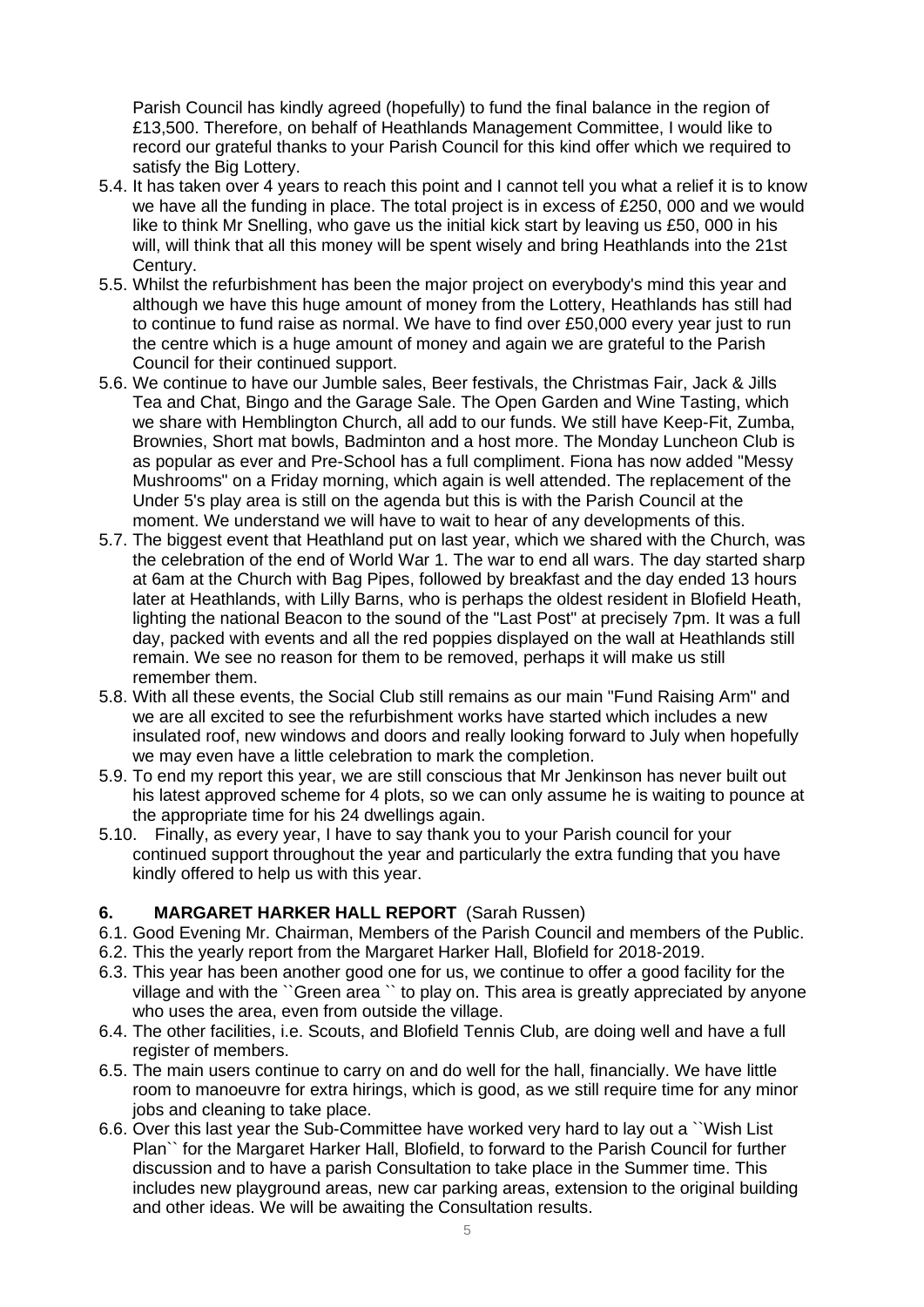- 6.7. Due to the resignation of the Chair, Mrs. S. Russen at the end of December 2018, there was a big push to find villagers to assist on the Committee. With a good response, the Committee was able to recruit several people to take on responsibilities for the Chair's position, Secretary's position, and other places. This was a great achievement and I would like to take this opportunity to say ``Thank You`` to the parish Council and the M.H.H Committee for their assistance in this, and wish the new members good luck in the future. The new Chairman is: Mr. Julian Rudd.
- 6.8. I would also like to take this time to say ``Thank You`` to the Parish Council for their support over the last year and the Villagers, who without their support this facility would not be able to continue.
- 6.9. This brings me to the end of my report for 2018-2019.

# **7. BLOFIELD ALLOTMENT ASSOCIATION REPORT** (RICHARD CODLING)

- 7.1. It has been another successful year down on the allotment plots.
- 7.2. During the year we had a few people give up their plots but we have now let all plots apart from the top row. This is because we do not know if highways England will be compulsory purchasing them.
- 7.3. We have been in contact with highways England and are going to meet with them on site in couple of weeks to get an update.
- 7.4. We hold regular work parties on the site. At our recent one we spot filled pot-holes in the car park, cut the main hedge, upgraded the water supply pipe and had a general tidy up.
- 7.5. We have also had a great working relationship with the parish council and attend quarterly meetings with them.
- 7.6. The allotments continue to be a valuable asset for the residents of Blofield. They provide a place where you can exercise, socialise and grow lovely organic vegetables.

# **8. Footpath Warden Report** (Yvonne burton)

- 8.1. The footpaths were walked in Summer 2018 and issues raised with NCC Hihgways have been resolved and repaired; including fingerposts. Footpaths 5&7 are obstructed at present on the Hopkins homes site but will be reinstated shortly.
- **9. Keep Blofield Special Report** (provided by Peter Mackness and read by the clerk Sarah Osbaldeston)
	- 9.1. Keep Blofield Special is a small group of volunteers who undertake litter picking for an hour or so twice per month in our two villages. An average of seven people participate, thus the villages get 24 days' attention per year.
	- 9.2. The past twelve months have been no better and no worse for litter than previous years, the majority of litter as usual being food packaging, drink cans and take-away food packaging. We regularly use the online Broadland Fly tipping Form to report the occasional item that is too large for us to deal with and would comment that Broadland's service is excellent.
	- 9.3. KBS have continued with maintenance of the various benches around the village which usually require just a light sanding and the application of wood preservative. These benches are still in good condition and the maintenance should keep them in good order for some years to come.
	- 9.4. The bank between the Library and Blofield School which was cleared and planted by KBS three or four years ago has matured nicely and is especially attractive in Spring. It is regularly maintained and provides summer and autumn colour too.
	- 9.5. The Spring daffodils donated five years ago and planted at the various entrances to the villages continue to bloom and add to the pleasant aspect of Blofield and Blofield Heath.
	- 9.6. KBS keeps an eye on the few public spaces in the villages, especially Town Pit in Blofield Heath, and works with the Parish Council if attention is needed at any time. There will be a need for some clearing of the pond in Blofield Heath in 2019, the scale of work is beyond what we can undertake ourselves so the Parish Council will probably need to consider some contract or professional help.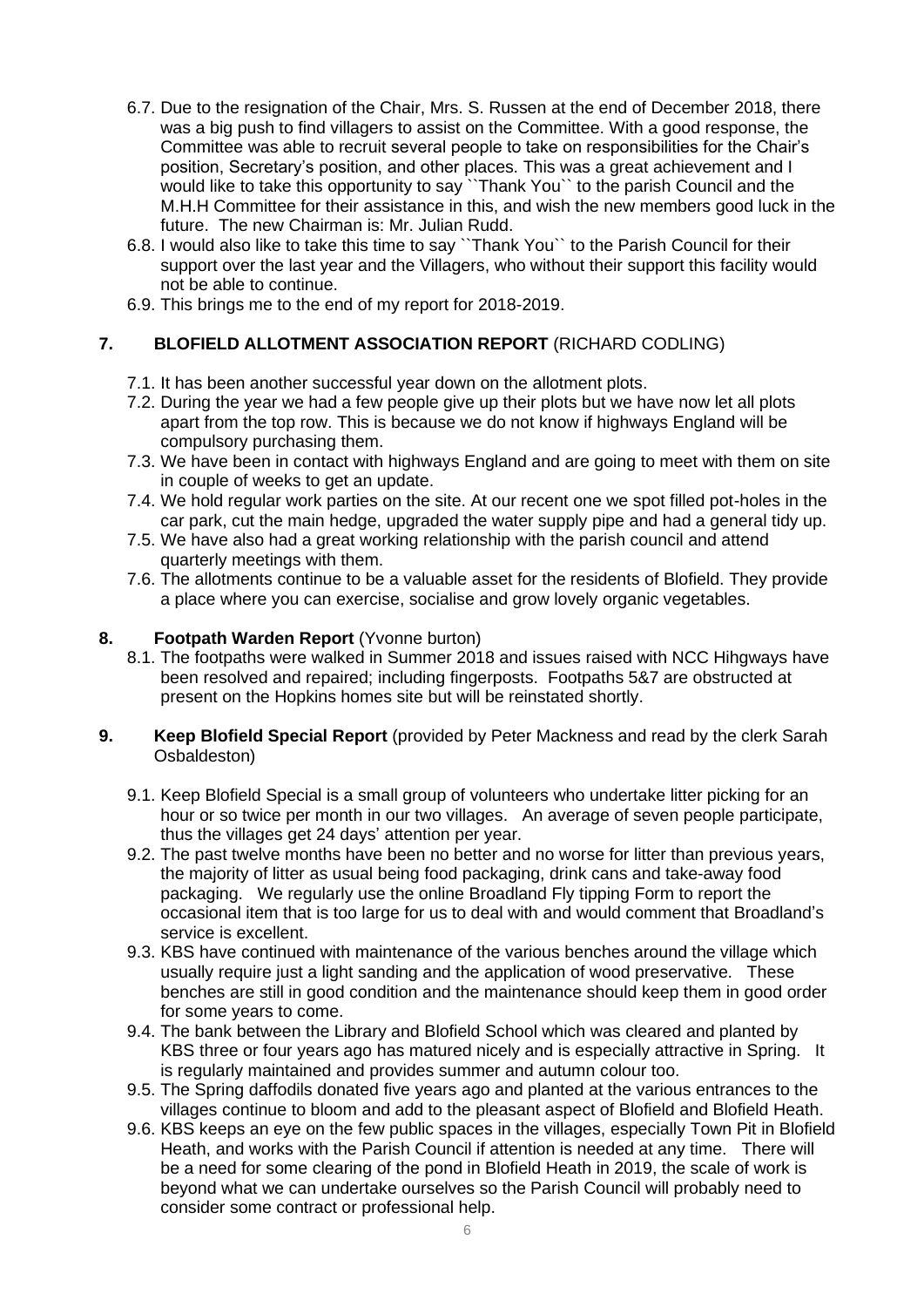9.7. KBS is happy to help keep our two villages looking attractive and will always welcome suggestions and new members. It is a very informal group of people and can be contacted via the Parish Clerk.

# **10. Tree Wardens Report** (David Pilch)

- 10.1. The parish tree wardens are David Pilch and Richard Codling**.**
- 10.2. It has been an interesting year for Broadland Tree Wardens with the end of the scheme by Broadland District Council (BDC). However BDC has supported the setting up of a free standing Broadland Tree Warden Network to continue the work. This network is chaired by Ernest Hoyos, the secretary is John Fleetwood and Richard Codling is the treasurer.
- 10.3. The Parish Council has given the new organisation its whole hearted support and by signing up can continue to have access to new trees which will continue to be available from BDC. Moreover your tree wardens can continue to ensure the sustainability and well being of the trees in the parish.
- 10.4. In addition to being aware of the implication to trees of planning applications the tree wardens have carried out a number of tasks this year.

1:- 13 oak trees have been planted on field banks at Heath Farm, Bond's Road.

2:- 5 apple trees planted in the community orchard.

3:- Remaining debris from tree and hedge clearing removed from the bottom of the "new" churchyard. Snowdrops were transplanted to the cleared area from the path of the planned footpath works.

4:- Lower branches were trimmed from oak on Bonfire Green where they were overhanging the seat and obscuring the view for drivers.

5:- Both tree wardens attended a training session on TPO legislation at BDC.

# **11. BLOFIELD ORCHARD CONSERVATION GROUP** (RICHARD CODLING)

- 11.1. We have had another very busy year in the Orchard and after 5 years it is beginning to look more established and productive. In the spring and summer we offered grafting instruction to members and to the public. In May the Orchard was open to the public on Sundays when the blossom was out and walks were offered by members.
- 11.2. We were able to sell young local apple trees and offered identification of fruit combined with some home visits to help interested local people. For a second year we had a local teenager work for his Duke of Edinburgh Award scheme in the Orchard.
- 11.3. We now have 1 bee hive in the Orchard and several members of the group paid for themselves to attend a Bee keeping course. We have planted more wild flowers and hope this will increase the chances of bees,which are under a serious threat,to survive, and to increase pollination of the trees.
- 11.4. We received a substantial grant from a local firm which enabled us to purchase a shed. This was erected by the members and is a welcome addition to the orchard as we can now store items on site.
- 11.5. Our big public event was Apple Day held 9 Oct at North Burlingham. We displayed and sold local apple varieties, offered identification and organised apple related games. We also demonstrated juicing which was, as always especially popular, hands on, with the children.
- 11.6. We have tried to raise public awareness of the group by regular adverts in Focal Point. Parish Magazine. Apple Day is advertised also by an interview on Radio Norfolk, and posters locally.
- 11.7. We have contact with the Broadland Tree Warden Group who have donated 5 trees of different local varieties. This brings the total of trees in the Orchard to (all Norfolk varieties) Apples 48, Pears 5, Gages 2 and Cherries 2.
- 11.8. The notice board is now erected and contains a hand painted map of the trees done by one of our members. It is essential for displaying ongoing information and events.
- 11.9. The Orchard continues to provide in addition to its purpose of conserving local varieties and skills, an excellent social and physical opportunity for members to contribute to a sound local project.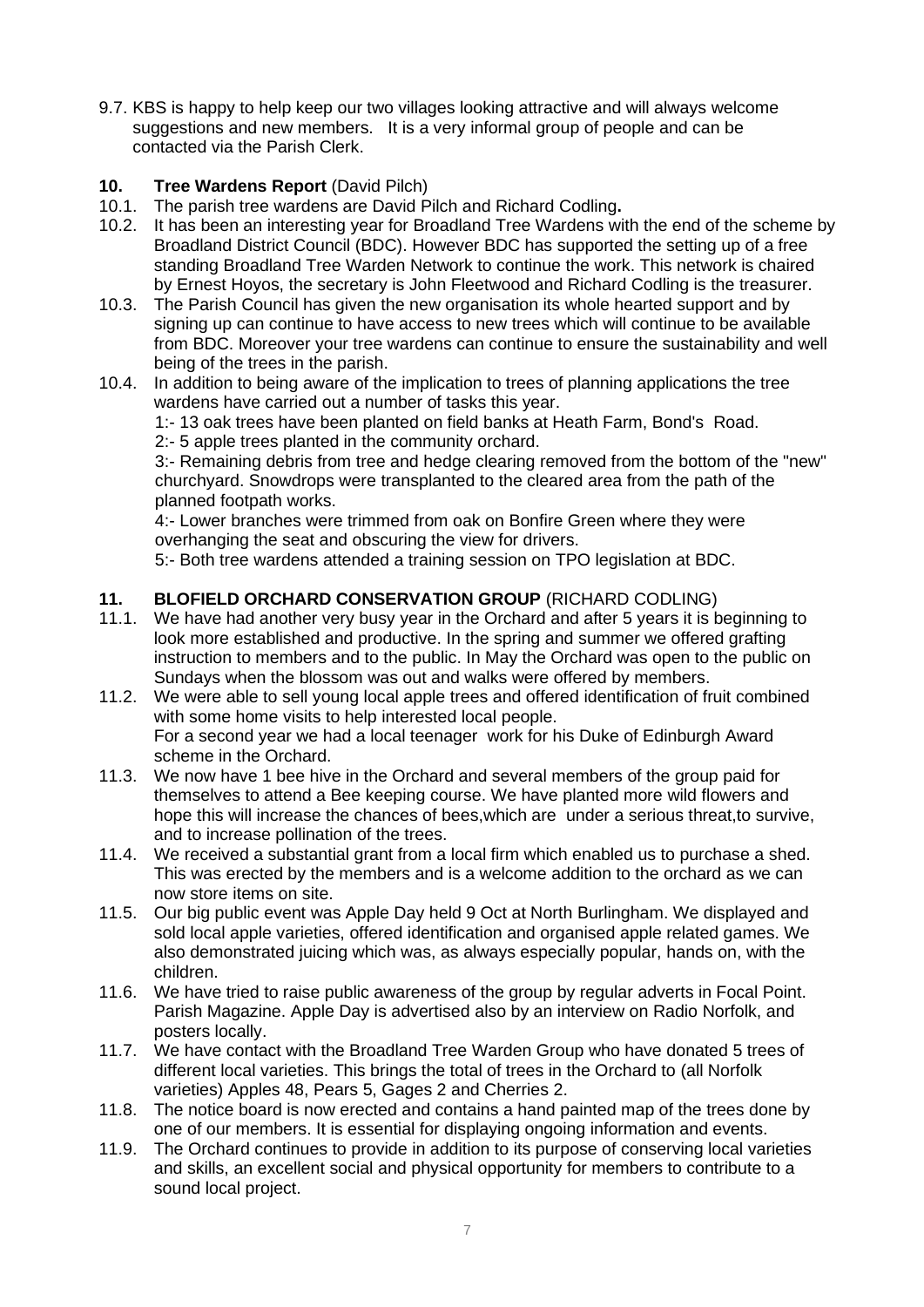11.10. Our chief concern now is the future of the Orchard, its access and facilities when work starts on the A47 improvements.

# **12. Blofield Fuel Charity Report** (Brenda Dawson)

- 12.1. The charity owns 37 acres on Blofield Corner Road, let out to two farmers who pay rent twice a year. In September notices for applications are put in the church magazine and Focal Point and two post offices. Forms are collected from the two post offices and then I collect them at the end of October, sort them out and then have a meeting with the trustees to decide what amount they can receive. The money is used to give the elderly people (over 65) in the village fuel allowance at Christmas. It used to be coal but is now money. Generally, about £50 is paid if you live alone or for a couple £40. Last year's money has not been paid yet as forms are not filled in correctly and the clerk has to chase for missing information.
- **13. BLOFIELD RELIEF IN NEED CHARITY** (received from REVD. KEVIN BILSON, read by Sarah Osbaldeston)
- **14. REVE FOUNDATION REPORT** (received from REVD. KEVIN BILSON, read by Sarah Osbaldeston)
- 14.1. These two charities are combined. The trustees of these charities meet biannually. At the last meeting in November 2018 balances available to these Charites amounted to a combined total of £743. Six written applications for grants had been received. After careful consideration of the applications, three awards were made totalling £450. The trustees feel is important keep a small balance available in the accounts for emergency requests on the funds.

# **15. Speed watch report** (Paul Culley-Barber)

15.1. Paul reported that he is still looking for more volunteers and has struggling to carry out regular sessions with the lack of volunteers.

# **16. Blofield Church report** (Kevin Bilson)

- 16.1. No Church Report has been received.
- **17. County and District Councilor's Report** (Andrew Proctor / Frank O'Neill)
- 17.1. Frank O'Neill provided a verbal update and detailed report of the work at Broadland District Council throughout the year. (See Appendix A).
- 17.2. **Norfolk County Council Annual Report 2018/19 (provided by Andrew Proctor read by Rob Chrsitie)**

## The 2019/20 budget

In February 2019 Norfolk County Council agreed a £409 million revenue budget for 2019-20. This budget is balanced, is robust and allocates our resources across Norfolk's people and communities in the best way we can, while protecting the frontline services the people of Norfolk rely on so dearly.

The Council's Government funding has reduced by a total of £204m between 2010/11 and 2018/19 and its revenue support grant will fall from £39m to zero in 2020/21. During this period, the council has made savings of £364m, including efficiency savings of £246m This has resulted in the difficult but necessary decision to increase the County Council's share of Council Tax by 2.99% this year.

The key points of the budget are:

- A £409m net revenue budget representing the Council Tax income which contributes to running the council and its services
- The Council's share of band D bills will rise to £1,362.24 from April.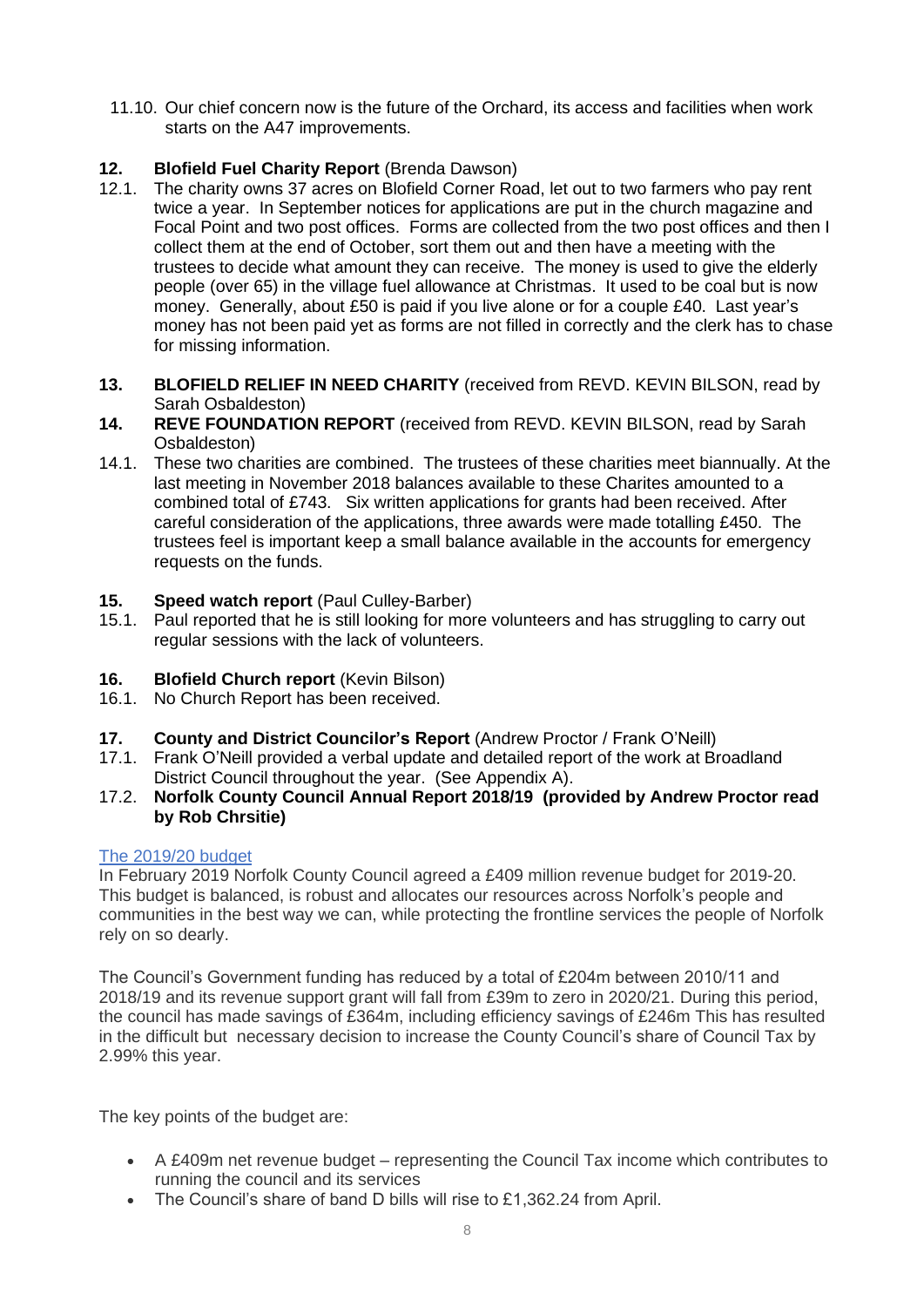- Savings of £31.6m in 2019/20, rising to a total of £79.4m over the next three years
- Examples of increased investment from April include £6m to address growing demand on adult social services, and £14.5m to tackle pressures on the looked-after children service

# Caring for your infrastructure

## **£12.7m road improvement schemes nearing completion**

In November 2018 Norfolk received an additional £12.694m from the Government to spend on road maintenance.

To date 125,000m2 of worn out highway surface has been removed and replaced with 26,600 tonnes of brand new asphalt.

# **Funding success for Greater Norwich transport bid**

Greater Norwich has been awarded £6.1m by the Department for Transport, following a successful bid in the first round of Transforming Cities funding.

Transport for Norwich put forward eight sustainable transport schemes and applied for a £7.3m contribution from the £60m pot. Of these, six were awarded money.

For more information about the project and full details of the newly-funded projects, please visit [www.norfolk.gov.uk/transformingcities.](https://www.norfolk.gov.uk/transformingcities)

# **Delivering the Western Link**

The County Council is proposing to create a Norwich Western Link to improve travel between the A47 and Broadland Northway (formerly the Northern Distributor Road) and tackle transport problems in the area.

The council published four shortlisted options for a Norwich Western Link - three new dual carriageway roads and a single carriageway upgrade to the B1535

The council is aiming to start construction on the Norwich Western Link in late 2022.

For more information about the project visit [www.norfolk.gov.uk/nwl.](https://www.norfolk.gov.uk/nwl)

## **Norfolk ranked fourth in national highways and transport survey**

Norfolk has been ranked fourth out of 28 similar councils in a national independent survey which looks at satisfaction with highways and transport services.

The highest scores for the county were for traffic levels and congestion, and the condition of roads and footpaths. These are all things that people consistently say are important to them and in which Norfolk is ranked strongly compared to other councils.

Altogether 113 local authorities signed up for the 2018 survey. Out of the 28 county councils and larger unitary authorities in the peer group, Norfolk ranked in the top 10 for:

- Condition of highways
- Highway maintenance
- Public transport info
- Ease of access (for disabled people)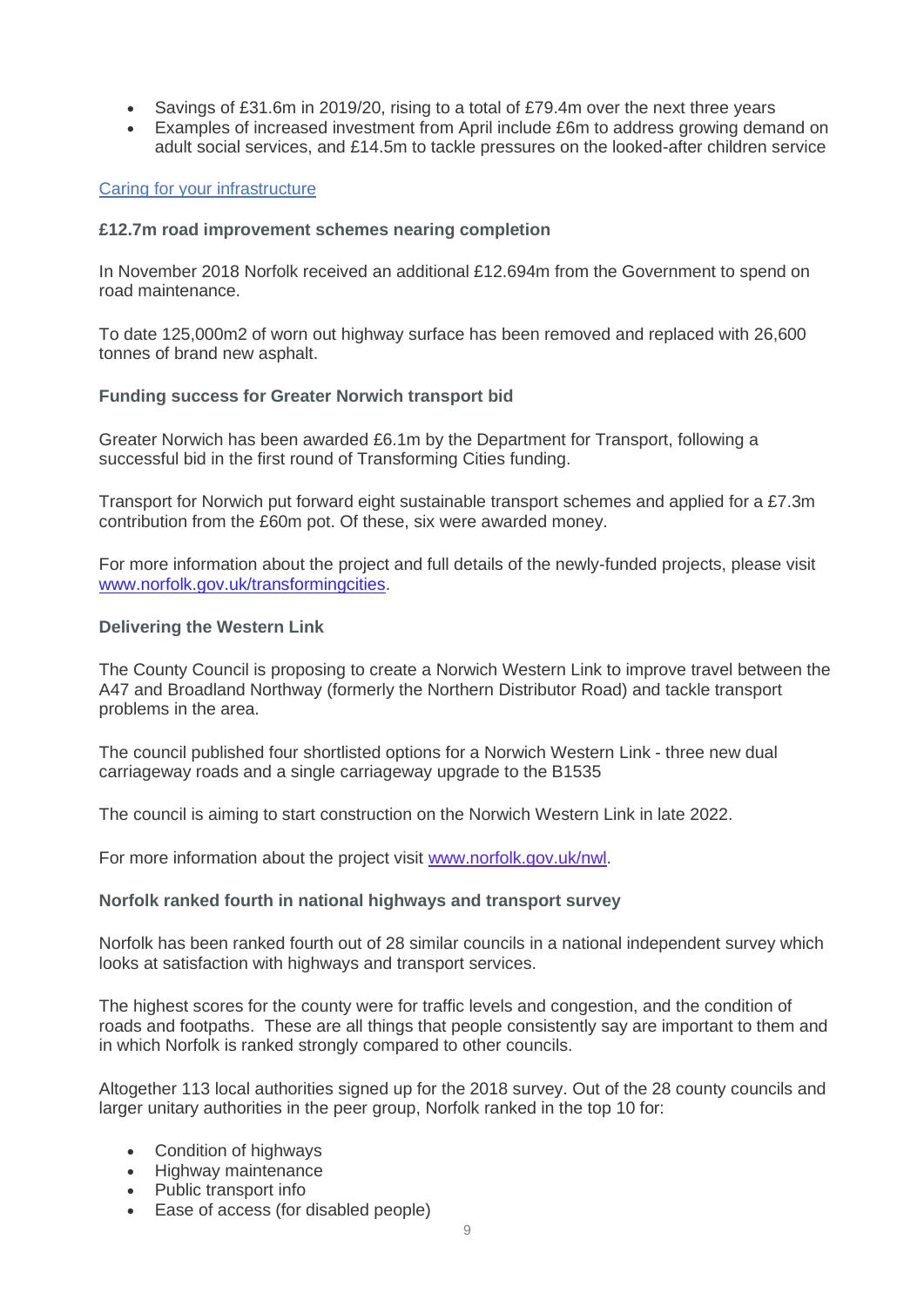- Local bus services
- Community transport
- Pavements and footpaths
- Cycle routes and facilities
- Traffic levels and congestion
- Management of roadworks
- Traffic management

#### **Great Yarmouth Third River Crossing**

Norfolk County Council has awarded the contract for Great Yarmouth's Third River Crossing to BAM Farrans – a joint venture between two construction industry leaders.

Following a competitive tender process, BAM Farrans will now be working with the project team at the county council to finalise the detailed design and construction requirements for the bridge.

So far, £98m of funding from the Department for Transport has been awarded to Norfolk County Council towards the anticipated £120m cost of the project.

For more information about the Third River Crossing, please visit [www.norfolk.gov.uk/3rc.](https://www.norfolk.gov.uk/roads-and-transport/major-projects-and-improvement-plans/great-yarmouth/third-river-crossing)

#### **£11m boost for broadband in Norfolk**

Thousands more homes and businesses in Norfolk will be able to access Superfast Broadband thanks to Norfolk County Council securing an extra £11m funding.

Currently 92% of homes and businesses have access to download speeds of 24Mbps+ per second. The Better Broadband for Norfolk (BBfN) programme is set to deliver 95% coverage across the county by the end of March 2020, but the council is not content to stop there.

BBfN rollout started in July 2013 when 42% of Norfolk properties had access to Superfast broadband. The new contract is expected to be signed early this year (2019).

To find out if superfast broadband is available in your area, visit [www.betterbroadbandnorfolk.co.uk.](https://www.betterbroadbandnorfolk.co.uk/)

#### Caring for your economy

#### **Our approach to improving mobile phone signals recognised as national best practice**

Norfolk County Council has received national praise in Parliament for its approach to improving mobile phone signals in the county.

The Council's Digital Innovation and Efficiency Committee commissioned a survey earlier this year on mobile signals across the county. The results were used to create an interactive map and more than 200 council owned sites have now been identified in areas of poor mobile reception. These are being offered to mobile operators as potential sites for new masts.

#### **Full Fibre boost for Norfolk businesses**

Norfolk County Council secured £8m from the UK Government Digital, Culture, Media & Sport department's Local Full Fibre Network (LFFN) fund.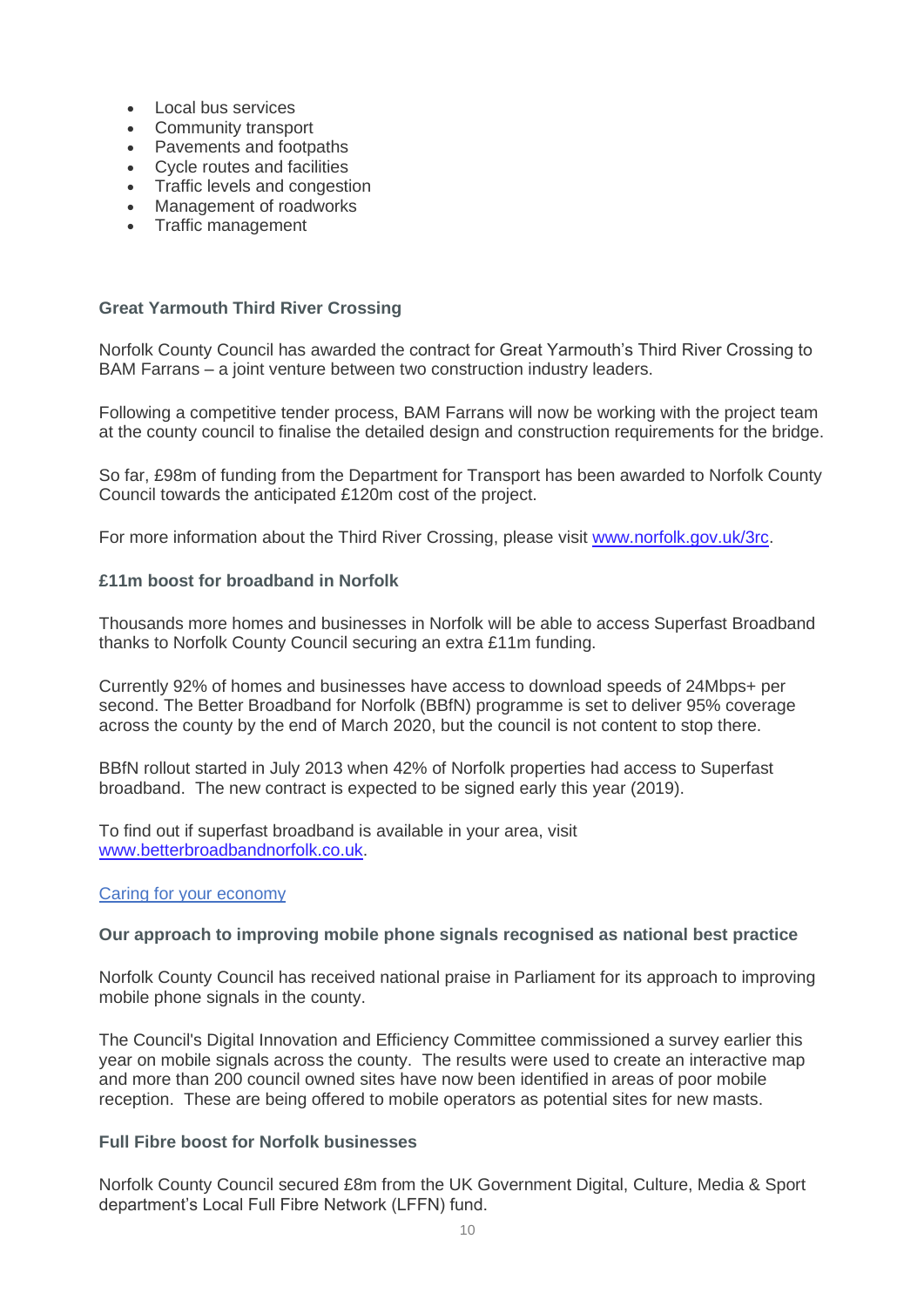The £8m funding is part of an £11m programme to upgrade more than 370 of Norfolk's publicsector buildings to the latest ultrafast connection speeds. It will enable 230 schools, 108 Norfolk County Council Corporate buildings (including 38 libraries) and 34 fire stations to be upgraded to gigabit (1,000 mbps) fibre internet connections within two years.

Norfolk businesses can also apply to a voucher scheme that will provide up to £2,500 per business to fund their connection and pay the first-year running costs.

## Caring for your children and families

#### **New Early Childhood and Family Service**

This year we launched our new Early Childhood and Family Service. We believe this will have greater reach to those more isolated children and families in need of help and advice, through increased local support, easier to access information and crucial outreach work while continuing to deliver services previously offered.

This commitment means adapting the way we deliver services in response to the changing needs of Norfolk's children and young people. This transformative approach is one we are implementing across all our services.

We will be moving, not removing, some services into libraries, nurseries and community centres, alongside our 15 new service bases. Crucially, this more efficient use of infrastructure means money can be invested on delivering the services that we know are needed and valued by you to a greater number of children and young people, across Norfolk.

#### **£120m investment special school places**

Norfolk County Council will be investing £120m in special educational needs and disabilities (SEND) provision in the County

In March 2019 we secured Government funding of up to £17m to build a new 170 place school in the county for children aged 3-19 with complex needs.

We proposed plans to create more than 500 extra school places, in four new special schools plus specialist bases at mainstream schools.

We have approved an initial investment of £4.8m in the current financial year, to allow the first phase of work to begin as quickly as possible.

A new special school, specialising in social, emotional and mental health, is likely to be the first project to get underway. The school will be developed on the former Alderman Swindell School site, in Great Yarmouth.

#### **New homes for care leavers open after £5m investment**

The first of 11 homes for Norfolk's care leavers has opened this year, following £5m of investment from Norfolk County Council.

The County Council has worked with young people to make sure that the accommodation meets their needs and four of the homes are now finished.

When finished there will a total of 25-30 beds across the 11 properties.